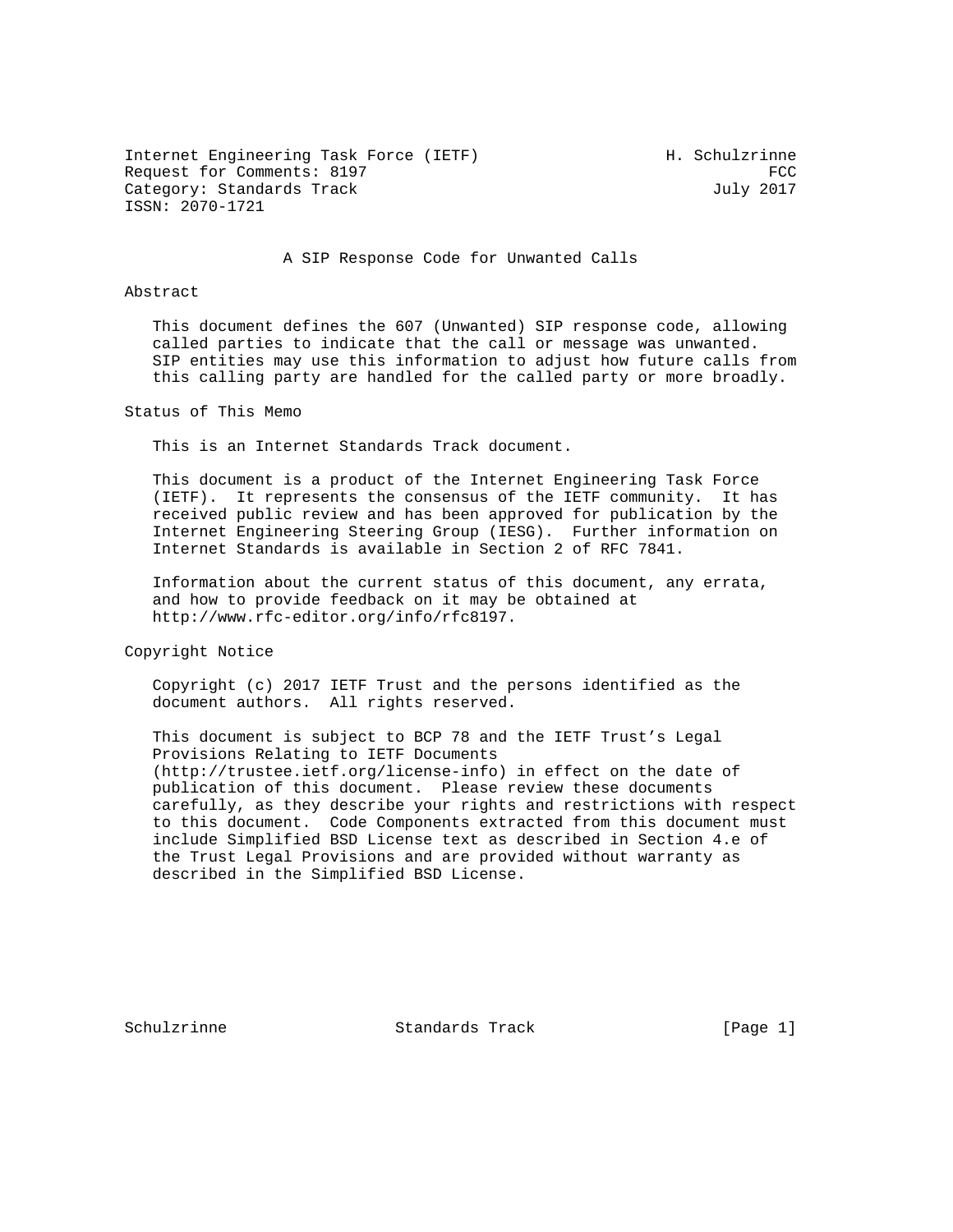Table of Contents

|       | Introduction $\ldots \ldots \ldots \ldots \ldots \ldots \ldots \ldots$ |  |  |  |  |    |
|-------|------------------------------------------------------------------------|--|--|--|--|----|
|       |                                                                        |  |  |  |  | 3  |
|       |                                                                        |  |  |  |  | 3  |
|       | Behavior of SIP Entities                                               |  |  |  |  | 3  |
| $5 -$ |                                                                        |  |  |  |  | 5  |
|       |                                                                        |  |  |  |  | 5  |
|       | 5.2. SIP Global Feature-Capability Indicator                           |  |  |  |  | .5 |
|       |                                                                        |  |  |  |  | -6 |
|       |                                                                        |  |  |  |  | 7  |
|       | 7.1. Normative References                                              |  |  |  |  | 7  |
|       | 7.2. Informative References                                            |  |  |  |  | 7  |
|       |                                                                        |  |  |  |  | 8  |
|       | Author's Address                                                       |  |  |  |  | 8  |
|       |                                                                        |  |  |  |  |    |

# 1. Introduction

 In many countries, an increasing number of calls are unwanted [RFC5039]: they might be fraudulent or illegal telemarketing or maybe the receiving party does not want to be disturbed by, say, surveys or solicitation by charities. Carriers and other service providers may want to help their subscribers avoid receiving such calls, using a variety of global or user-specific filtering algorithms. One input into such algorithms is user feedback. User feedback may be offered through smartphone apps, APIs or within the context of a SIP initiated call. This document addresses feedback within the SIP call. Here, the called party either rejects the SIP [RFC3261] request as unwanted or terminates the session with a BYE request after answering the call. INVITE and MESSAGE requests are most likely to trigger such a response.

 To allow the called party to express that the call was unwanted, this document defines the 607 (Unwanted) response code. The user agent (UA) of the called party, based on input from the called party or some UA-internal logic, uses this to indicate that this call is unwanted and that future attempts are likely to be similarly rejected. While factors such as identity spoofing and call forwarding may make authoritative identification of the calling party difficult or impossible, the network can use such a rejection - possibly combined with a pattern of rejections by other callees and/ or other information -- as input to a heuristic algorithm for determining future call treatment. The heuristic processing and possible treatment of persistently unwanted calls are outside the scope of this document.

Schulzrinne Standards Track [Page 2]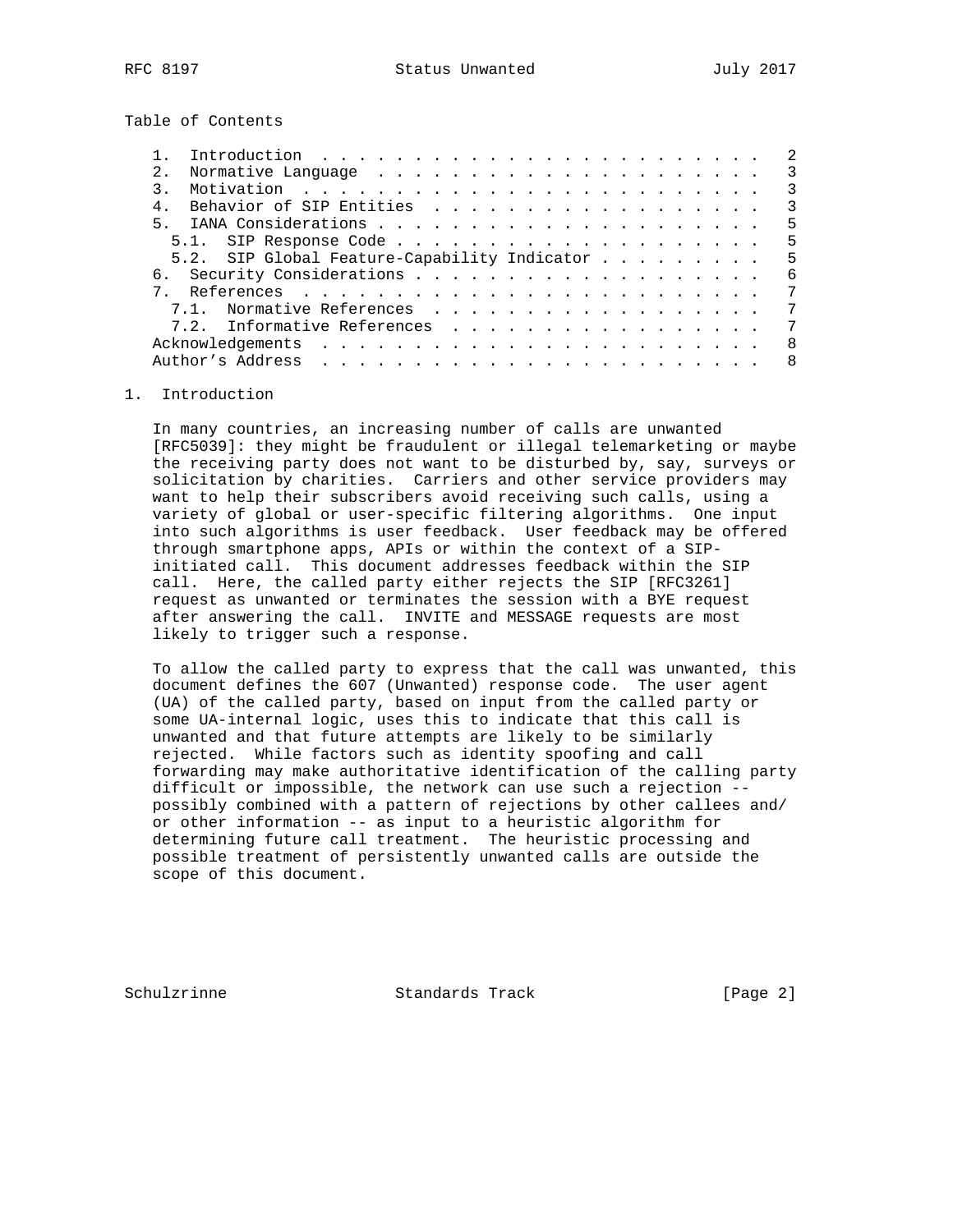When this document refers to "caller identity", it uses "identity" in the same sense as [SIP-IDENTITY], i.e., to mean either a canonical address-of-record (AOR) SIP URI employed to reach a user (such as 'sip:alice@atlanta.example.com'), or a telephone number, which commonly appears in either a tel URI [RFC3966] or as the user portion of a SIP URI.

### 2. Normative Language

 The key words "MUST", "MUST NOT", "REQUIRED", "SHALL", "SHALL NOT", "SHOULD", "SHOULD NOT", "RECOMMENDED", "NOT RECOMMENDED", "MAY", and "OPTIONAL" in this document are to be interpreted as described in BCP 14 [RFC2119] [RFC8174] when, and only when, they appear in all capitals, as shown here.

3. Motivation

 None of the existing 4xx, 5xx, or 6xx response codes signify that this SIP request is unwanted by the called party. For example, 603 (Decline) might be used if the called party is currently at dinner or in a meeting, but does not want to indicate any specific reason. As described in Section 21.6.2 [RFC3261], a 603 response may include a Retry-After header field to indicate a better time to attempt the call. Thus, the call is rejected due to the called party's (temporary) status. As described in Section 4, the called party invokes the "unwanted call" user interface and 607 (Unwanted) response indicating that it is instead the caller's identity that is causing the call to be rejected.

4. Behavior of SIP Entities

 The response code 607 MAY be used in a failure response for an INVITE, MESSAGE, SUBSCRIBE, or other out-of-dialog SIP request to indicate that the offered communication is unwanted. The response code MAY also be used as the value of the "cause" parameter of a SIP reason-value in a Reason header field [RFC3326], typically when the called party user agent issues a BYE request terminating an incoming call or a forking proxy issues a CANCEL request after receiving a 607 response from one of the branches. (Including a Reason header field with the 607 status code allows the called party user agent that receives a CANCEL request to make an informed choice whether and how to include such calls in their missed-call list or whether to show an appropriate indication to the user.)

Schulzrinne Standards Track [Page 3]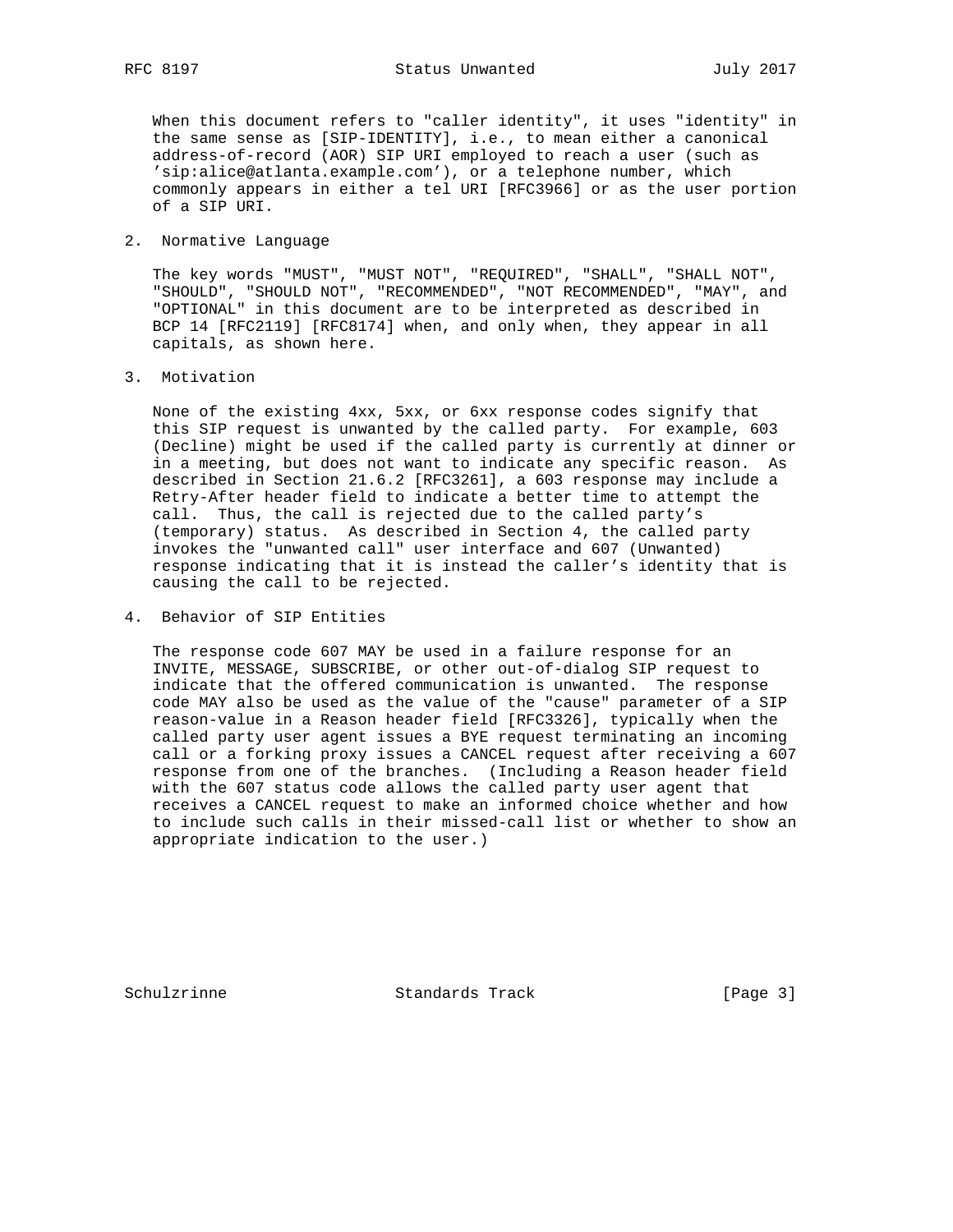The SIP entities receiving this response code are not obligated to take any particular action beyond those appropriate for 6xx responses. Following the default handling for 6xx responses in [RFC5057], the 607 response destroys the transaction. The service provider delivering calls or messages to the user issuing the response MAY take a range of actions, for example, add the calling party to a personal blacklist specific to the called party, use the information as input when computing the likelihood that the calling party is placing unwanted calls ("crowd sourcing"), initiate a traceback request, or report the calling party's identity to consumer complaint databases. As discussed in Section 6, reversing the 'unwanted' labeling is beyond the scope of this mechanism, as it will likely require a mechanism other than call signaling.

 The user experience is envisioned to be somewhat similar to email spam buttons where the detailed actions of the email provider remain opaque to the user.

 The mechanism described here is only one of many inputs likely to be used by call-filtering algorithms operated by service providers, using data on calls from a particular identifier such as a telephone number to establish handling for future calls from the same identifier. Call handling for unwanted calls is likely to involve a combination of heuristics, analytics, and machine learning. These may use call characteristics such as call duration and call volumes for a particular caller, including changes in those metrics over time, as well as user feedback via non-SIP approaches and the mechanism described here. Implementations will have to make appropriate trade-offs between falsely labeling a caller as unwanted and delivering unwanted calls.

 Systems receiving 607 responses could decide to treat pre-call and mid-call responses differently, given that the called party has had access to call content for mid-call rejections.

 Depending on the implementation, the response code does not necessarily automatically block all calls from that caller identity. The same user interface action might also trigger addition of the caller identity to a local, on-device blacklist or graylist, e.g., causing such calls to be flagged or alerted with a different ring tone.

 The actions described here do not depend on the nature of the SIP URI, e.g., whether or not it describes a telephone number; however, the same anonymous SIP URI [RFC3323] may be used by multiple callers; thus, such URIs are unlikely to be appropriate for URI-specific call treatment. SIP entities tallying responses for particular callers may need to consider canonicalzing SIP URIs, including telephone

Schulzrinne Standards Track [Page 4]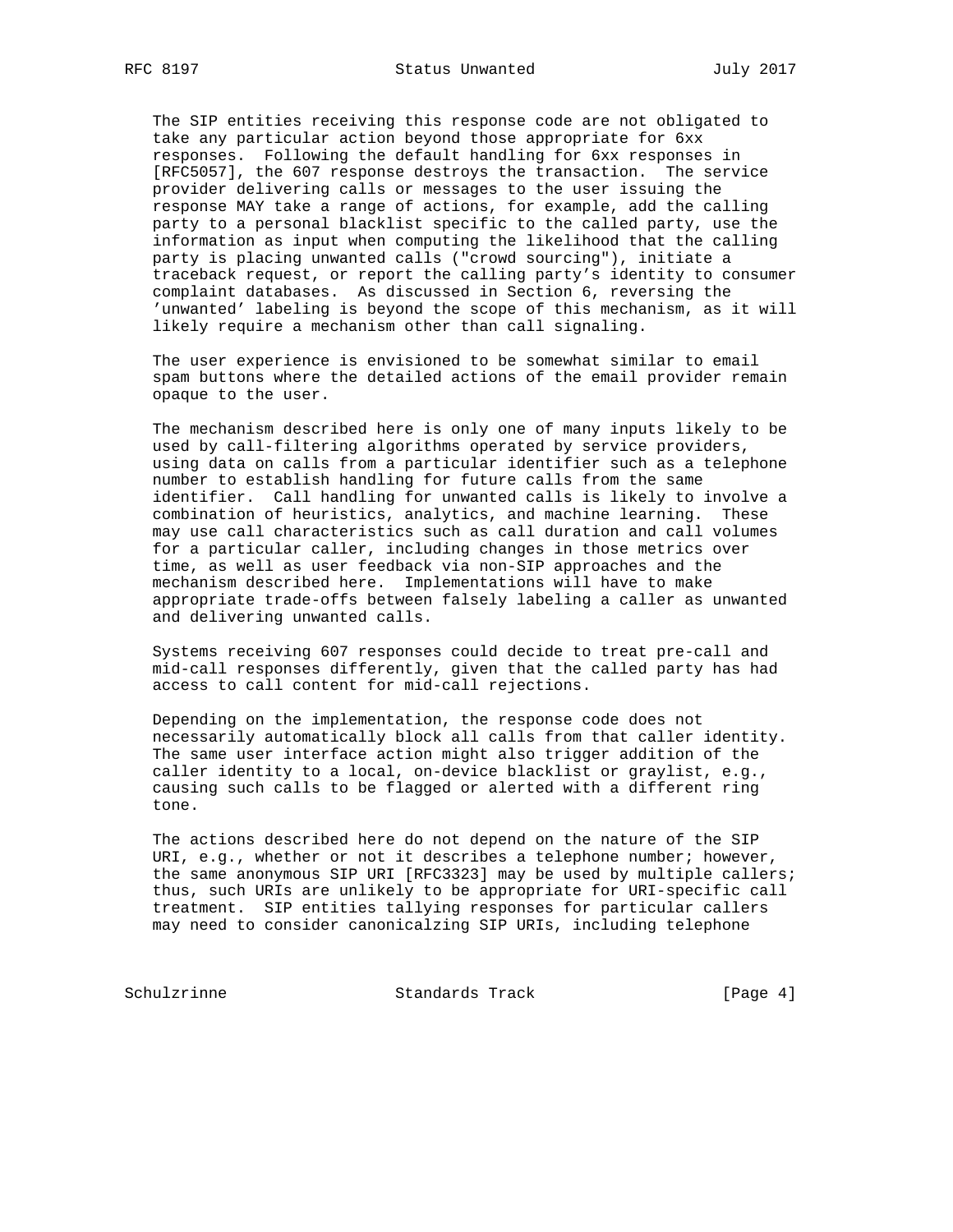numbers, as described in [SIP-IDENTITY]. The calling party may be identified in different locations in the SIP header, e.g., the From header field, P-Asserted-Identity or History-Info, and may also be affected by diverting services.

 This document defines a SIP feature-capability [RFC6809], sip.607, that allows the registrar to indicate that the corresponding proxy supports this particular response code. This allows the UA, for example, to provide a suitable user-interface element, such as a "spam" button, only if its service provider actually supports the feature. The presence of the feature capability does not imply that the provider will take any particular action, such as blocking future calls. A UA may still decide to render a "spam" button even without such a capability if, for example, it maintains a device-local blacklist or reports unwanted calls to a third party.

5. IANA Considerations

5.1. SIP Response Code

 This document registers a new SIP response code. This response code is defined by the following information, which has been added to the "Response Codes" subregistry under the "Session Initiation Protocol (SIP) Parameters" registry <http://www.iana.org/assignments/sip parameters>.

Response Code: 607

Description: Unwanted

Reference: [RFC8197]

5.2. SIP Global Feature-Capability Indicator

 This document defines the feature capability sip.607 in the "SIP Feature-Capability Indicator Registration Tree" registry defined in [RFC6809].

Name: sip.607

 Description: This feature-capability indicator, when included in a Feature-Caps header field of a REGISTER response, indicates that the server supports, and will process, the 607 (Unwanted) response code.

Reference: [RFC8197]

Schulzrinne Standards Track [Page 5]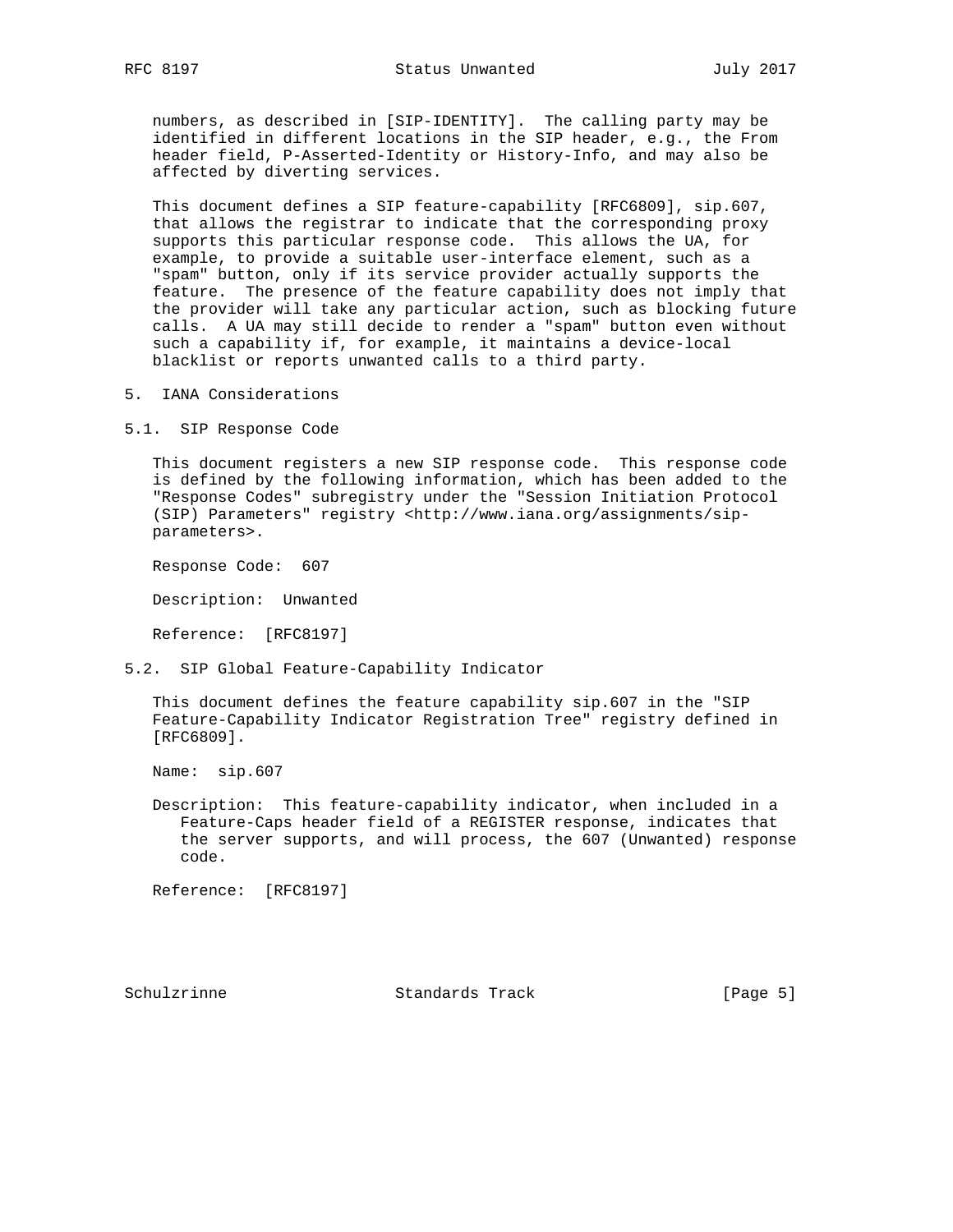## 6. Security Considerations

 If the calling party address is spoofed, users may report the caller identity as placing unwanted calls, possibly leading to the blocking of calls from the legitimate user of the caller identity in addition to the unwanted caller, i.e., creating a form of denial-of-service attack. Thus, the response code SHOULD NOT be used for creating global call filters unless the calling party identity has been authenticated using [SIP-IDENTITY] as being assigned to the caller placing the unwanted call. (The creation of call filters local to a user agent is beyond the scope of this document.)

 Even if the identity is not spoofed, a call or message recipient might flag legitimate caller identities, e.g., to exact vengeance on a person or business, or simply by mistake. To correct errors, any additions to a personal list of blocked caller identities should be observable and reversible by the party being protected by the blacklist. For example, the list may be shown on a web page or the subscriber may be notified by periodic email reminders. Any additions to a global or carrier-wide list of unwanted callers needs to consider that any user-initiated mechanism will suffer from an unavoidable rate of false positives and tailor their algorithms accordingly, e.g., by comparing the fraction of delivered calls for a particular caller that are flagged as unwanted rather than just the absolute number and considering time-weighted filters that give more credence to recent feedback.

 If an attacker on an unsecured network can spoof SIP responses for a significant number of call recipients, it may be able to convince the call-filtering algorithm to block legitimate calls. Use of TLS to protect signaling mitigates against this risk.

 Since caller identities are routinely reassigned to new subscribers, algorithms are advised to consider whether the caller identity has been reassigned to a new subscriber and possibly reset any related rating. (In some countries, there are services that track which telephone numbers have been disconnected before they are reassigned to a new subscriber.)

 Some call services, such as 3PCC [RFC3725] and call transfer [RFC5359], increase the complexity of identifying who (if anyone) should be impacted by the receipt of 607 within BYE. Such services might cause the wrong party to be flagged or prevent flagging the desired party.

Schulzrinne Standards Track [Page 6]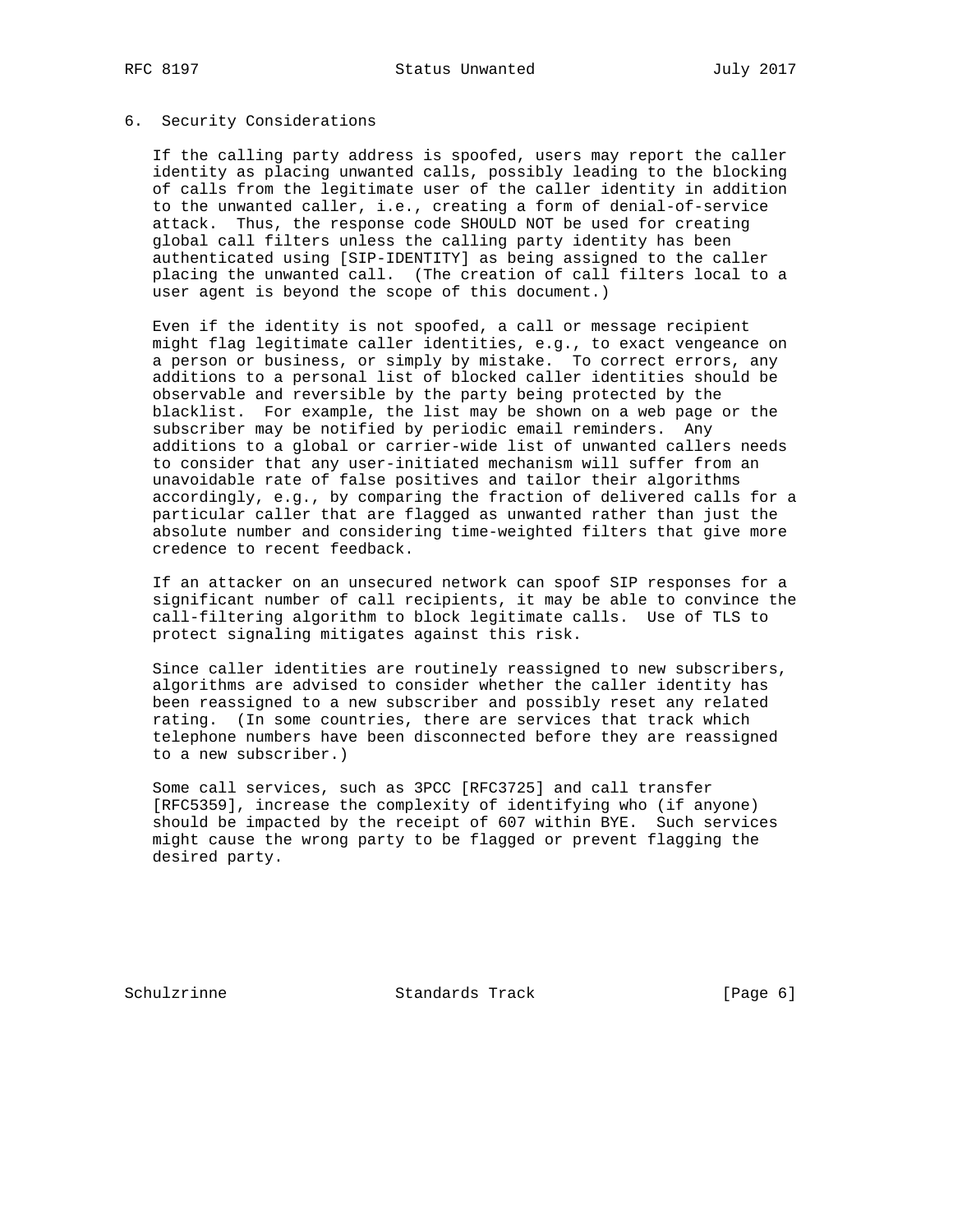RFC 8197 Status Unwanted July 2017

 For both individually authenticated and unauthenticated calls, recipients of response code 607 may want to distinguish responses sent before and after the call has been answered, ascertaining whether either response timing suffers from a lower false-positive rate.

# 7. References

- 7.1. Normative References
	- [RFC2119] Bradner, S., "Key words for use in RFCs to Indicate Requirement Levels", BCP 14, RFC 2119, DOI 10.17487/RFC2119, March 1997, <http://www.rfc-editor.org/info/rfc2119>.
	- [RFC3261] Rosenberg, J., Schulzrinne, H., Camarillo, G., Johnston, A., Peterson, J., Sparks, R., Handley, M., and E. Schooler, "SIP: Session Initiation Protocol", RFC 3261, DOI 10.17487/RFC3261, June 2002, <http://www.rfc-editor.org/info/rfc3261>.
	- [RFC3326] Schulzrinne, H., Oran, D., and G. Camarillo, "The Reason Header Field for the Session Initiation Protocol (SIP)", RFC 3326, DOI 10.17487/RFC3326, December 2002, <http://www.rfc-editor.org/info/rfc3326>.
	- [RFC6809] Holmberg, C., Sedlacek, I., and H. Kaplan, "Mechanism to Indicate Support of Features and Capabilities in the Session Initiation Protocol (SIP)", RFC 6809, DOI 10.17487/RFC6809, November 2012, <http://www.rfc-editor.org/info/rfc6809>.
	- [RFC8174] Leiba, B., "Ambiguity of Uppercase vs Lowercase in RFC 2119 Key Words", BCP 14, RFC 8174, DOI 10.17487/RFC8174, May 2017, <http://www.rfc-editor.org/info/rfc8174>.
- 7.2. Informative References
	- [RFC3323] Peterson, J., "A Privacy Mechanism for the Session Initiation Protocol (SIP)", RFC 3323, DOI 10.17487/RFC3323, November 2002, <http://www.rfc-editor.org/info/rfc3323>.
	- [RFC3725] Rosenberg, J., Peterson, J., Schulzrinne, H., and G. Camarillo, "Best Current Practices for Third Party Call Control (3pcc) in the Session Initiation Protocol (SIP)", BCP 85, RFC 3725, DOI 10.17487/RFC3725, April 2004, <http://www.rfc-editor.org/info/rfc3725>.

Schulzrinne Standards Track [Page 7]